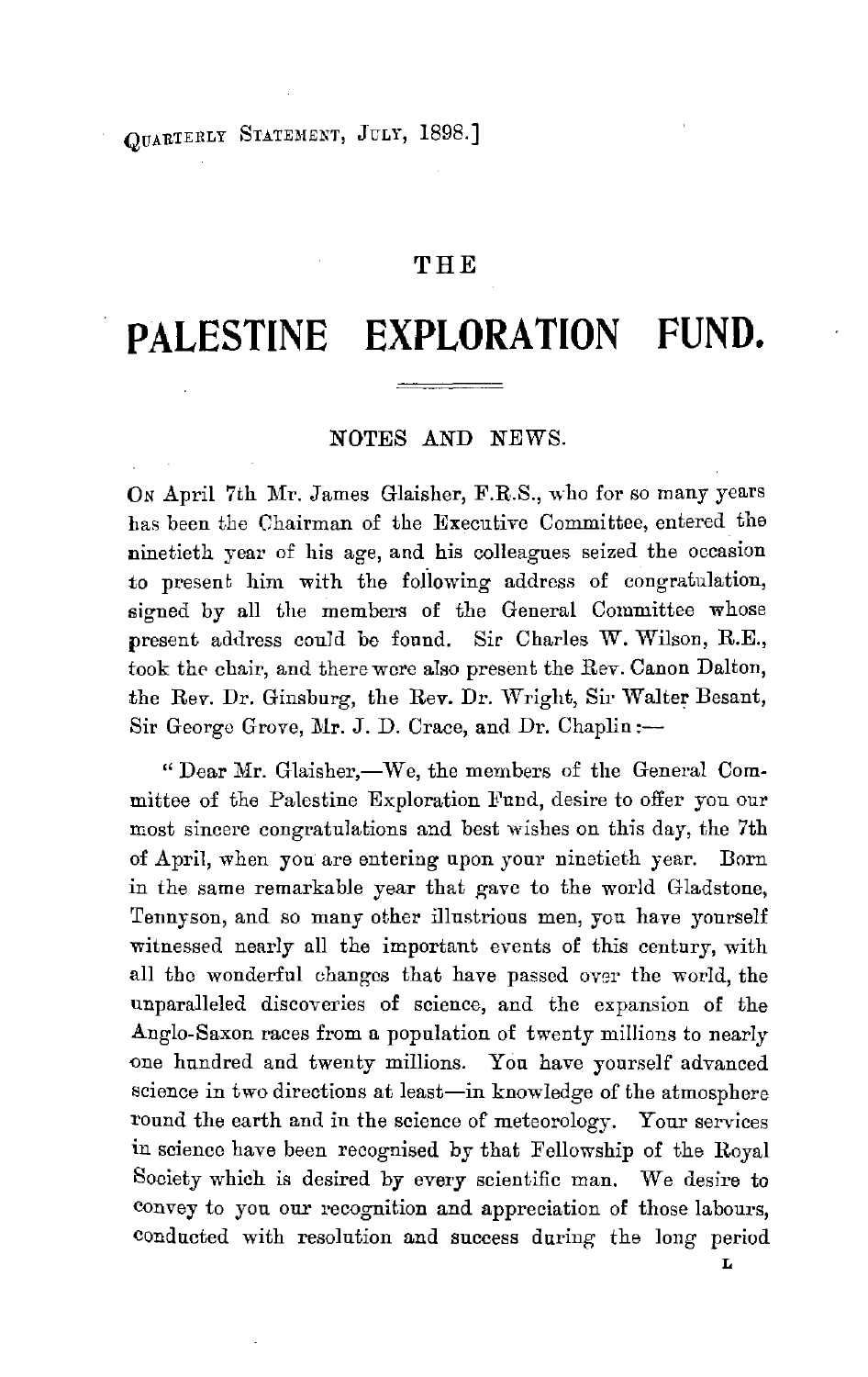covered by your years of life. It is now more than thirty years since you joined the Executive Committee of this Society. The Palestine Exploration Fund was then commencing its work on lines wisely drawn up by the original projectors-lines which allowed of expansion, yet indicated the nature of the direction which the work should take. As a member of the Executive Committee you have assisted in the conduct of the successive expeditions sent out to the Holy Land-that of Sir Charles Wilson, that of Sir Charles Warren, that of Professor Palmer, those of Colonel Conder, that of Sir Herbert Kitchener, that of M. Clermont-Ganneau, that of Professor Hull, those of Professor Flinders Petrie and Dr. Bliss, besides the smaller journeys of special research conducted by other travellers. By means of these expeditions a flood of light has been poured upon the interpretations of the Bible; the country has been surveyed ; its fertility and the former denseness of its populations have been proved; the true glory and splendour of the Temple buildings and of Jerusalem have been now brought to light. The Land and the People can be understood at the present day as had never before been possible. One department of the work has been from the outset under your charge-that of the climate and the meteorology. Your papers from time to time published in our journal on this. subject prove the care and trouble which you have bestowed upon it. It is *now* eighteen years since you assumed the office and the responsibilities of chairman of the Executive Committee. Only those who have worked with you know the unremitting care with which you have watched and conducted the surveys and the excavations abroad, the publication of the reports at home, and, which is a matter of considerable care and anxiety, the management of the finances of the Society. In offering you this grateful recognition of your part in a work which we have every reason to regard as a contribution to the right understanding of the Bible, only second to its translation into the vernacular, we venture to express our earnest hope that you may continue in the post you now occupy for many years to come, and that the time is still distant when you will find it necessary to resign your chair as the head of the Executive Committee." ul bro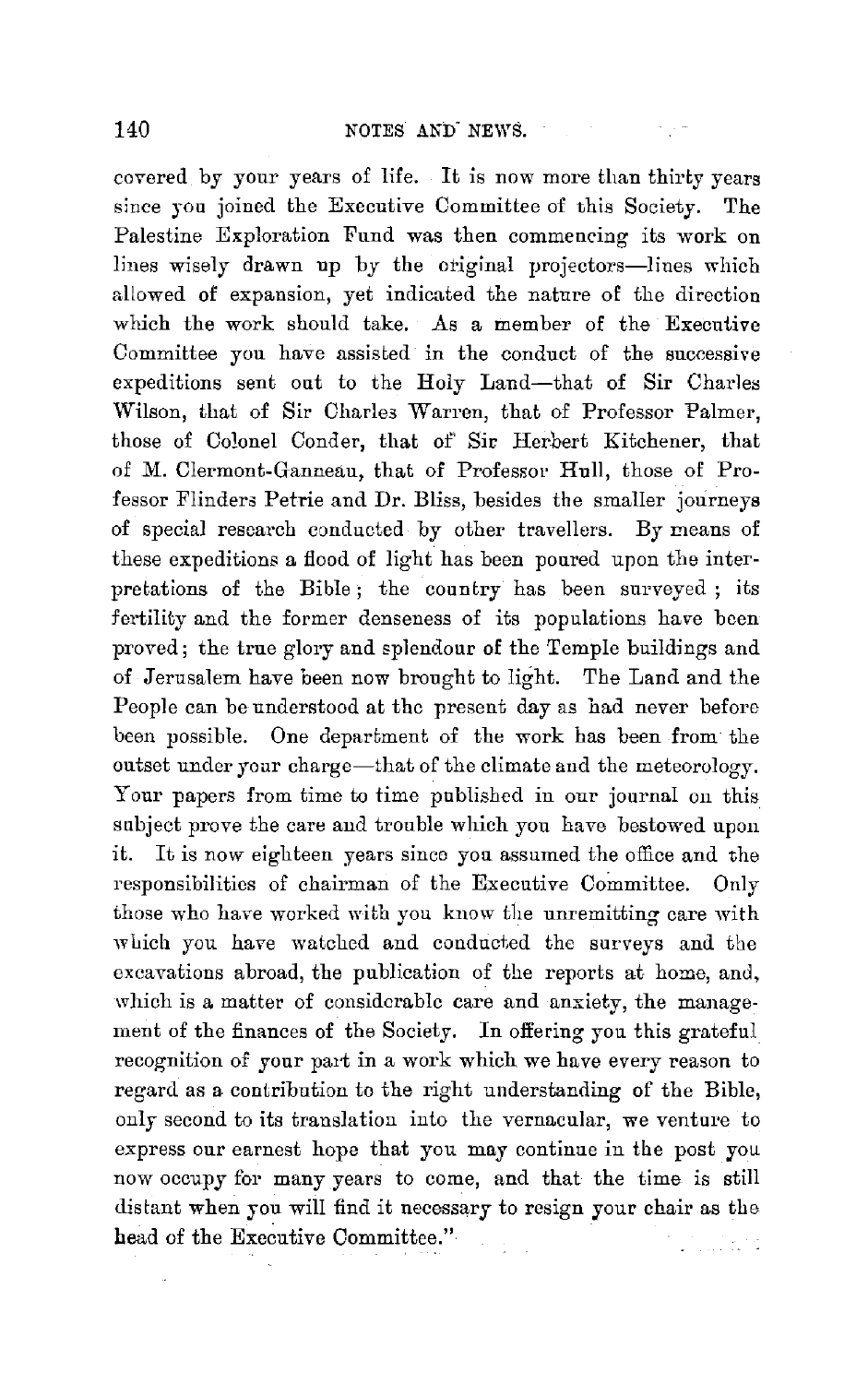### RENEW AL OF PERMISSION TO EXCAVATE.

A letter dated June 11th has been received from John Dickson.  $Esq.$ , H.B.M. Consul at Jerusalem, stating that he has received a despatch from Her Majesty's Ambassador at Constantinople, requesting him to inform the Committee of the Palestine Exploration Fund that the Iradé sanctioning the excavations which they propose to carry ont has been duly communicated through the :Ministry of Public Instruction to Hamdi Bev .

.Arrangements will, as speedily as possible, be made for recommencing these important researches, and it is hoped that all interested in the Exploration of Palestine will join in supplying the Committee with the needful funds in order that the work may be carried on quickly and efficiently.

Dr. Schick sends the following notes and news: $-$ 

This year very many Russian pilgrims came to Jerusalem, which had not been the case for some years. It is a sign of a peaceful state of political affairs. At the Russian settlement outside the city, a large new wooden barrack with tiled roof was erected to accommodate the pilgrims, as the existing buildings were not large enough for the purpose.

The Christian feasts and Moslem pilgrimage to Neby Mûsa have happily passed without disturbance.

The Rev. A. H. Kelk, Minister of Christ Church and Head of the London Mission to the Jews, has had a set of tubular bells put up on Christ Church, which hitherto had only one small bell, not on the church itself but on one of the neighbouring buildings. This bell was put up in the year 1854, when the Moslems were not prepared to hear bells, and, with a little one on the Church of the Holy Sepulchre, was the very first bell in Jerusalem. It has, however, been followed by many, some of them large. Last Christmas a set of three bells was also put up on the tower of the new German Church of the Redeemer, and I heard their voice first on Easter Day. People arc being taught to ring them, so that when the Emperor comes they may be able to do it well. I have been requested by the Germans here to write an essay on the genuineness of the Church of the Holy Sepulchre, or the true site of Golgotha, to be presented to the Emperor when he comes to the dedication of the Church. I have, by the help of God, tried to do so, and have related everything which has come to my knowledge during the last 50 years; what can be said against and what for it. But, after all, I have the full conviction that the site is genuine.

A. German professor from Heidelberg was recently here and called upon me with reference to an inscription found in the Khankey by M. Clermont-Ganneau, which I did not remember, but found aftcrwards mentioned in the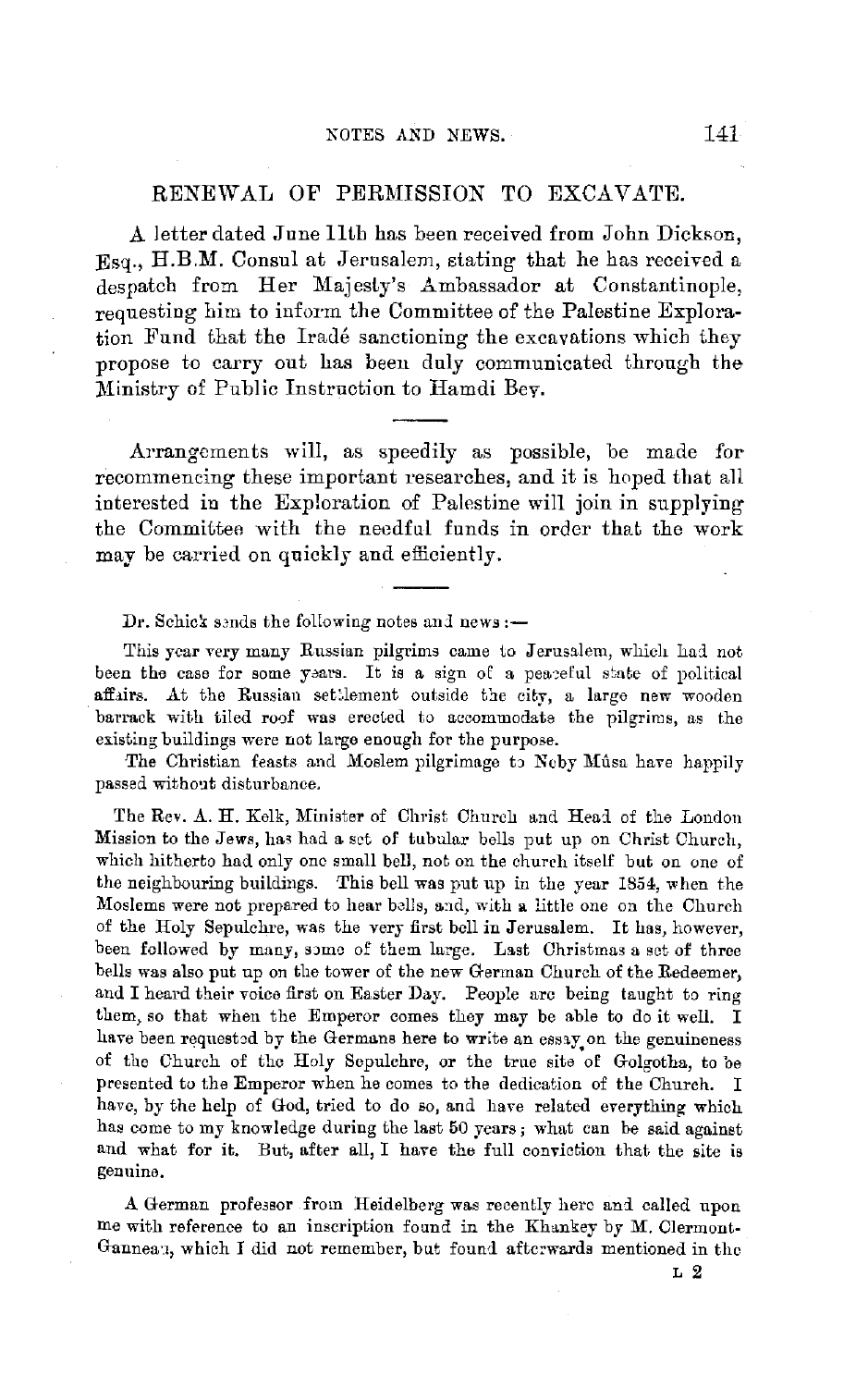Jerusalem Volume, p. 427, and the *Quarterly Statement,* 1871, p. 103. The professor said this stone had been on the pagan altar of the tenth legion, and hence their sanctuary was at Calvary, or the place of the present Church of the Holy Sepulchre. If he is right, we have in this another proof of the genuineness of the said place, as, according to Eusebius and Hieronymus, Constantine built his church where formerly a Temple of Venus stood, which was on Calvary and the Holy Tomb.

One thing has often strnck me, namely, people saying that the Chr:stiuns of the time of Constantine were ignorant, snperstitious, and so on. Major Conder even says *(Quarterly Statement,* 18S3, p. **73)** they hardly knew the difference between Christ and Serapis. People who were persecuted for their faith in Christ, and gave their lives as martyrs for Christ, certainly knew the difference between their risen and living Lord and pagan idols. Certainly also they knew the Scriptures, and were acquainted with the configuration of the ground in and about Jerusalem much better than we. They lived only 300 years after the crucifixion, we 1,800 years. Common sense suggests the question, "Can we know it better than those of old?"

We have received from its author, P. Girolamo Golubowich, a copy of "Serie Cronologica dci Reverendissimi Superiori di Terra Santa," printed at the Convent of St. Salvatore, Jerusalem, 1898. It contains much interesting information bearing upon the history and present condition of the Franciscan establishments in the Holy Land, a list of the Presidents and Custodians from the year 1219, copies and kanslations of Firmans granted to the Order in the fourteenth and fifteenth centuries, list of the various establishments now existing, &c.

Through the courtesy of Dr. J. H. Gladstone, F.R.S., we have received a copy of his lecture, delivered ut the Royal Institution, on "The Metals used by the Great Nations of Antiquity," and published in "Nature." We hope to reprint in onr next issue that portion of the lecture which refers to Palestine.

The office of the Fund is now established in the new premises at 38 Conduit Street (a few doors from Bond Street), where the Museum is open .to visitors every week-day from 10 o"clock till 5, except Satnrdays, when it 1s closed at 2 p.m.

Dr. Bliss's detailed account of his three years' work at Jerusalem is now :in the press, and will be published shortly as a separate volume, with the --title "Excavations at Jerusalem, 1894-1897." The book will be copiously illustrated by maps and plates.

The income of the Society, from March 28th to June 23rd, 1898, was-from Annual Subscriptions and Donations, including Local Societies, £182 18s. *10d.;* from Lectures, *nil* ; from sales of publications, &c., **.£147** 15s. *ld.;* total, £330 13s. lld. The expenditure during the same period was £511 5s. lld. On June 23rd the balance in the Bank was £819 3s. *2d.*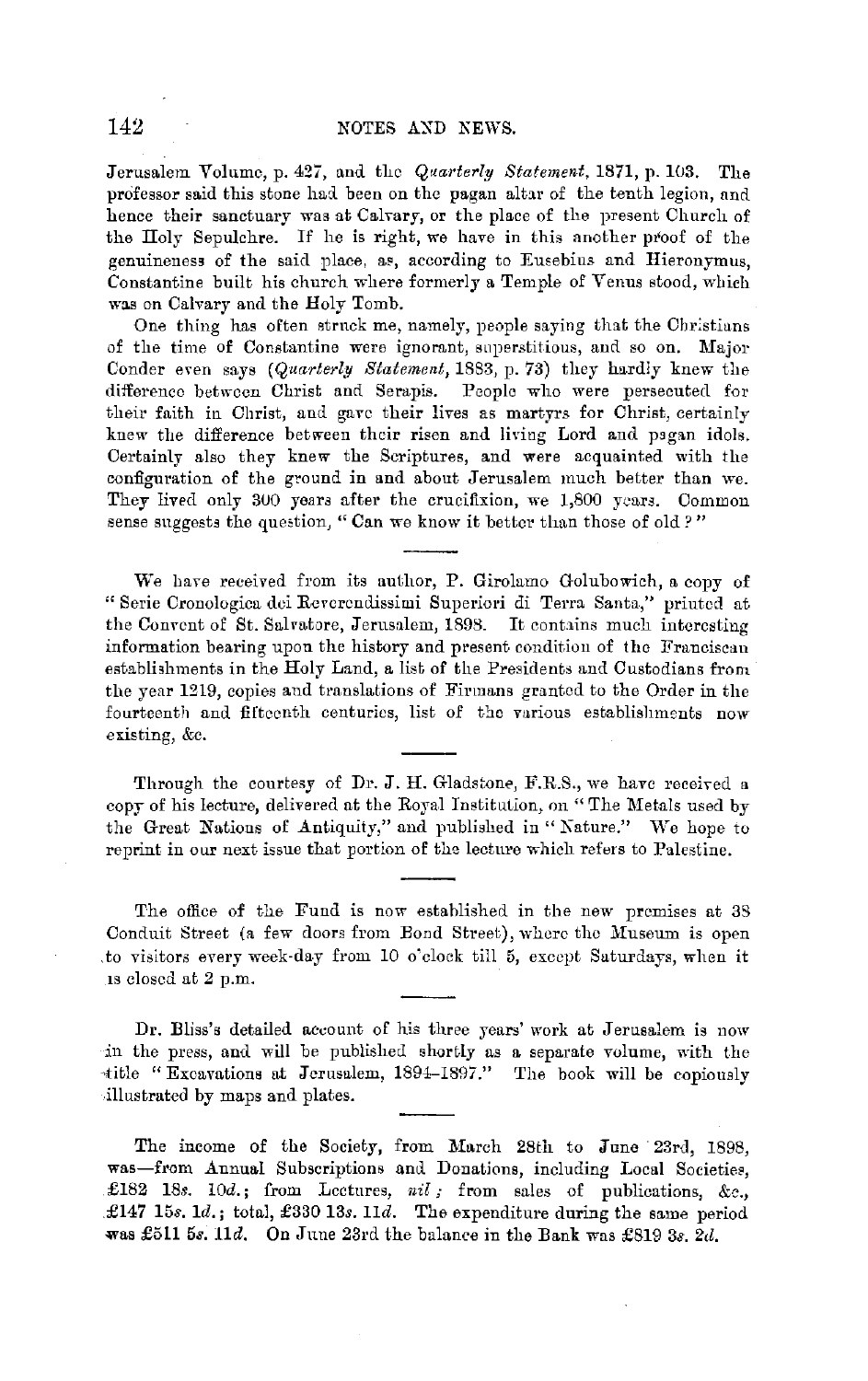*Memo. for Subscribers to the Survey of Palestine.*--In the original programme it was intended that the "Archæological Researches" of M. Clermont. Ganneau should be published in one volume, but the work increased so much since its commencement that the Committee found it necessary to arrange for the publication of the whole in two volumes. Vol. II has been published in advance for the reasons stated in the prefatory note.

Vol. I, which treats of Jerusalem and its neighbourhood, is now well forward, and, when ready, will be sent out to the first 250 Subscribers without any increase in their subscriptions for the full set.

The set consists of "The Survey of Eastern Palestine," by Lieut.-Colonel Conder, LL.D., R.E., in one vol.; "The Fauna and Flora of Sinai, Petra, and the Wady 'Arabah," by H. Chichester Hart, B.A., in one vol.; "The Archæological Researches," by Professor Clermont-Ganncau, in two vols. Four volumes in all.

There are only a few copies of the sets left at the price of  $\pounds 77$ s.

The price of a complete set of the translations published by the Palest:ne-Pilgrims' Text Society, in 13 volumes, with general index, bound in cloth, is  $£1010s$ . A catalogue describing the contents of each volume can be had on application to the Secretary, 38, Conduit Street.

It may be well to mention that plans and photographs alluded to in thereports from Jerusalem and elsewhere cannot all be published, but all are preserved in the office of the Fund, where they may be seen by subscribers.

Branch Associations of the Bible Society, all Sunday Schools within the Sunday School Institute, the Sunday School Union, and the Wesleyan Sunday School Institute, will please observe that by a special Resolution of the Committee they will henceforth be treated as subscribers and be allowed to purchase the books and maps (by application only to the Secretary) at reduced price.

The Committee have to acknowledge with thanks the following donations to the Library of the Fund  $:$ --

- " The Hittites and their Language." By Lieut.-Colonel C.R. Conder, R.E. From the Publishers, Wm. Blackwood and Sons.
- "Serie Cronologica dei Reverendissimi Superiori di Terra Santa." By P. Girolamo Golubowich, Jerusalem, 1898. From the Author.
- "La Carte Mosaïque de Madaba." Presented by Canon Dalton, C.M.G.

The Committee **will** be glad to receive donations of Books to the **Library**  of the Fund, which already contains many works of great value relating **to**  Palestine and other Bible Lands. A catalogue of Books in the Library will be found in the July *Quarterly Statement,* 1893.